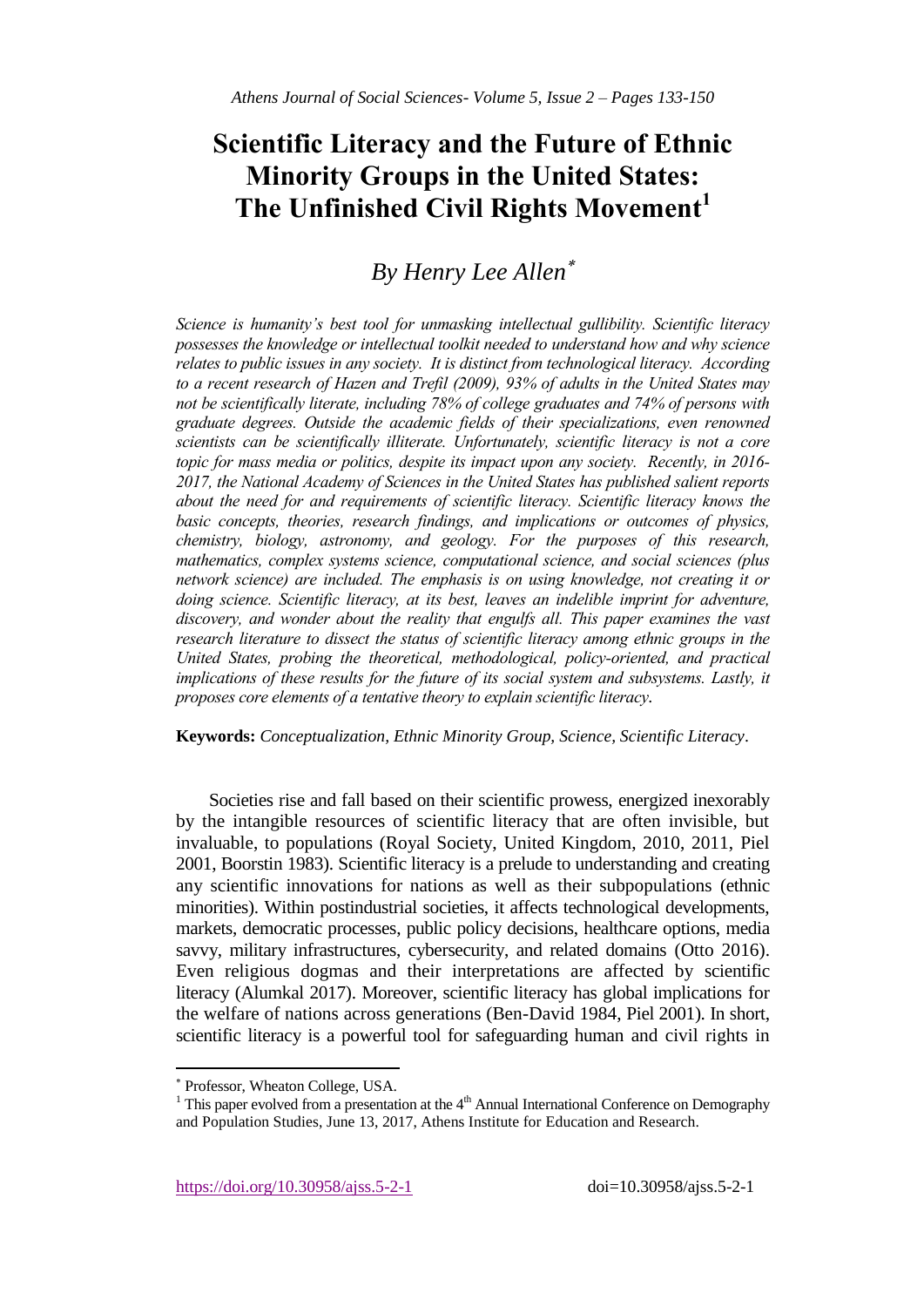global societies (National Academy of Sciences, United States 2017b, 2016). It is the most important component of any social or human capital analysis.<sup>2</sup> Science is the most indispensable tool for improving the ultimate welfare of citizens across generations in any society. We have yet to fully discover the many unpredictable, hidden ways that every society and their social networks have been improved by scientific literacy (Hunt 2007).

Scientific literacy possesses the knowledge or intellectual toolkit needed to understand how and why science relates to public issues and global concerns.<sup>3</sup> It is distinct from technological literacy. According to recent research, 93% of adults in the United States may not be scientifically literate, including 78% of college graduates and 74% of persons with graduate degrees (Hazen and Trefil 2009). Outside the academic fields of their specializations, even renowned scientists can be scientifically illiterate (Trefil 2008). Unfortunately, scientific literacy is not a core topic for mass media or politics, despite its impact upon any society (Volti 1992).

Scientific literacy knows the basic concepts, theories, research findings, and implications or outcomes of physics, chemistry, biology, astronomy, and geology. For the purposes of this research, mathematics, complex systems science, computational science, and social sciences (plus network science) are included. The emphasis is on using knowledge, along with creating it or doing science. Scientific literacy, at its best, leaves an indelible imprint for adventure, discovery, and wonder about the reality that engulfs all (Wolfram 2002). No ethnic group in any society can achieve optimal civil or human rights without the predominance of scientific literacy among its population within its social system (Estrada 2012, Wagner 2008, Boorstin 1983). But, without question, certain ethnic groups in the United States have suffered across generations from interpersonal dynamics (unscientific prejudice, discrimination, oppression, and xenophobia), structured social pathologies, ideological myths, as well as, inept social and justice policies that have atrophied the development of authentic scientific literacy (Cole and Cole 1973). To correct such wasted potential is a twenty-first century imperative for astute scientists everywhere (Gould 1996).

This paper examines the vast research literature to dissect the status of scientific literacy among ethnic groups in the United States, probing the theoretical, methodological, policy-oriented, and practical implications of these results for the future of its social system and subsystems. It focuses upon pivotal insights and data published by

- the United Nations (UNESCO 2010, 2016)
- the Royal Society (United Kingdom)

l

- the National Academy of Sciences (United States)
- the National Center for Education Statistics (United States)
- Wolfram Research, think tanks (such as the Pew Research Center)

 $2$  Every scientific innovation is a function of human social networks (Barabasi 2016, Nielsen 2012, Estrada 2012, Christakis and Fowler 2009, Wagner 2008)

 $3$  As we contemplate scientific literacy, we must cultivate its depth and breadth in society.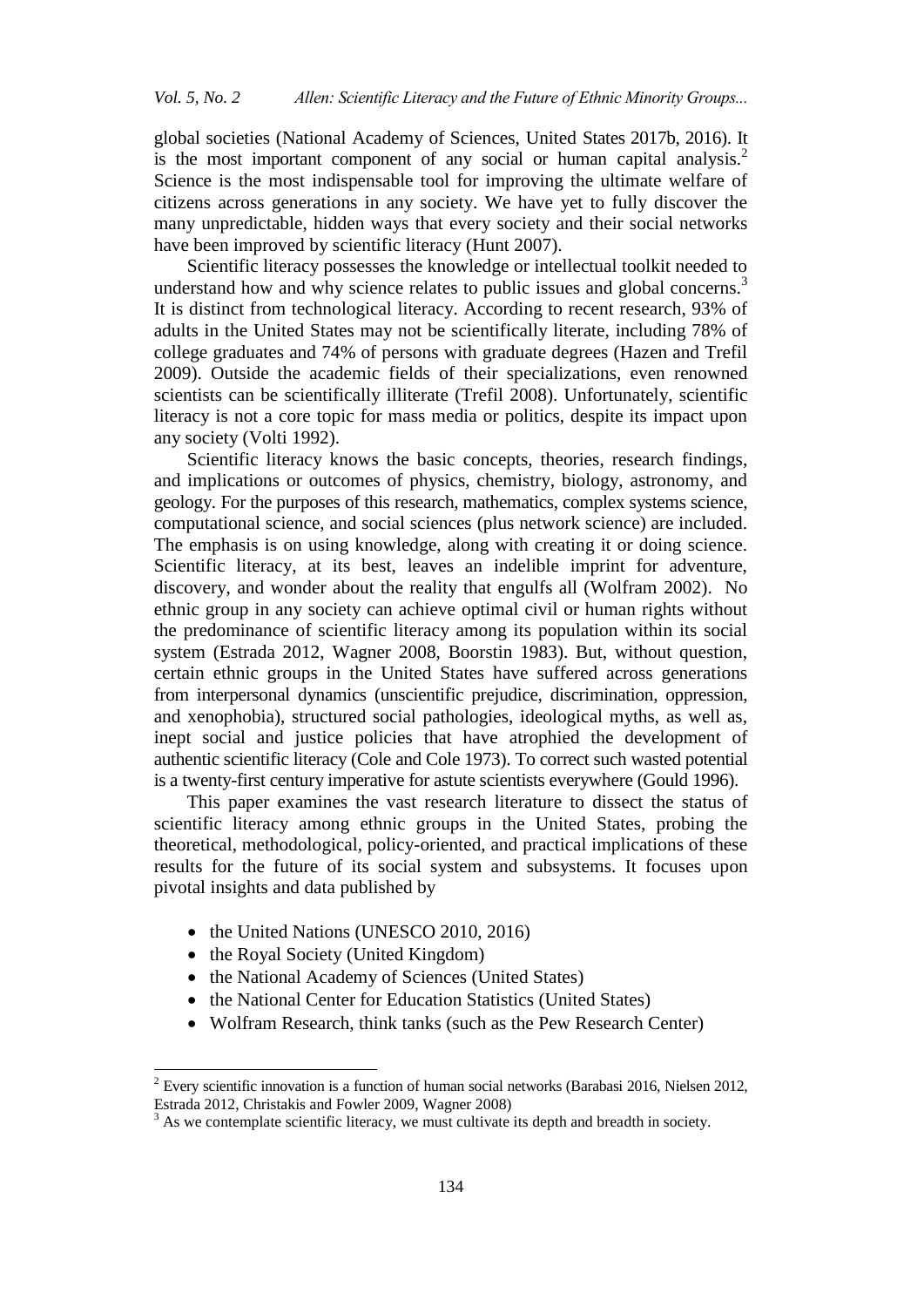The most salient articles from premier research journals, philanthropic foundation reports, and a webinar by Sage Publications.

First, we examine why scientific literacy always matters in every society, regardless of its political structures, economic system, and cultural proclivities. Secondly, we dissect conceptualization and measurement matters relevant to studying scientific literacy, especially among ethnic groups in the United States. Thirdly, out of a much more voluminous literature, we scrutinize a select sample of empirical findings related to scientific literacy and the aforementioned groups. Fourthly, we deduce relevant scientific implications, incorporating the elements of an evolving theory. Conclusions follow.

# **Why Scientific Literacy Always Matters**

Why is scientific literacy so crucial for human survival in any viable society or community? Beyond enshrining and institutionalizing the rule of evidence, peer review, and falsification procedures, Table 1 below presents a limited set of crucial reasons.

| Unit of<br>Analysis | Salient Impacts of Scientific Literacy (SL)                                                                                                                                                                                                             |
|---------------------|---------------------------------------------------------------------------------------------------------------------------------------------------------------------------------------------------------------------------------------------------------|
| Economy             | SL is an essential prelude to technological innovations and economic<br>development (Mazzucato 2013)                                                                                                                                                    |
| Democracy           | SL gives viability to authentic education and competencies for problem-<br>solving (Weinberg 2015, Best 2011)                                                                                                                                           |
| Civil Society       | SL generates and guarantees the rigorous expertise that validates genuine<br>freedom (Otto 2016)                                                                                                                                                        |
| Social<br>Welfare   | SL is the prime impetus for intergenerational mobility for ethnic groups,<br>professions, organizations, and occupations (Simon 1996, 1995, 1957)                                                                                                       |
| Social<br>Policies  | SL improves policy outcomes for governments and communities (Boyd<br>and Iverson 1979, Carroll and Hannan 2000)                                                                                                                                         |
| Health              | SL affects the health and medical care of peoples and societies (Barr<br>2014, Berkman and Kawachi 2000)                                                                                                                                                |
| Populations         | SL is a society's best protection against racist idiocy, patriarchal jingoism,<br>political or ideological stupidity, and religious dogmatism (Gross et al.<br>1996, Gross and Levitt 1994, Blalock 1984, 1982, 1969, 1964, Blalock<br>and Wilken 1979) |
| Mass Media          | SL reveals overt and covert propaganda, the tyranny of majorities, plus<br>inconspicuous manipulations in symbols or images (Byers 2015, 2011,<br>2007)                                                                                                 |

**Table 1.** *A Selective List of Salient Impacts of Scientific Literacy (SL)*

To reiterate, scientific literacy is instrumental to economic development, technological prowess, intelligent democratic deliberations, safeguarding freedoms, improving social outcomes or policies, producing healthy citizens, fighting social viruses, and correcting falsities based upon petulant or sinister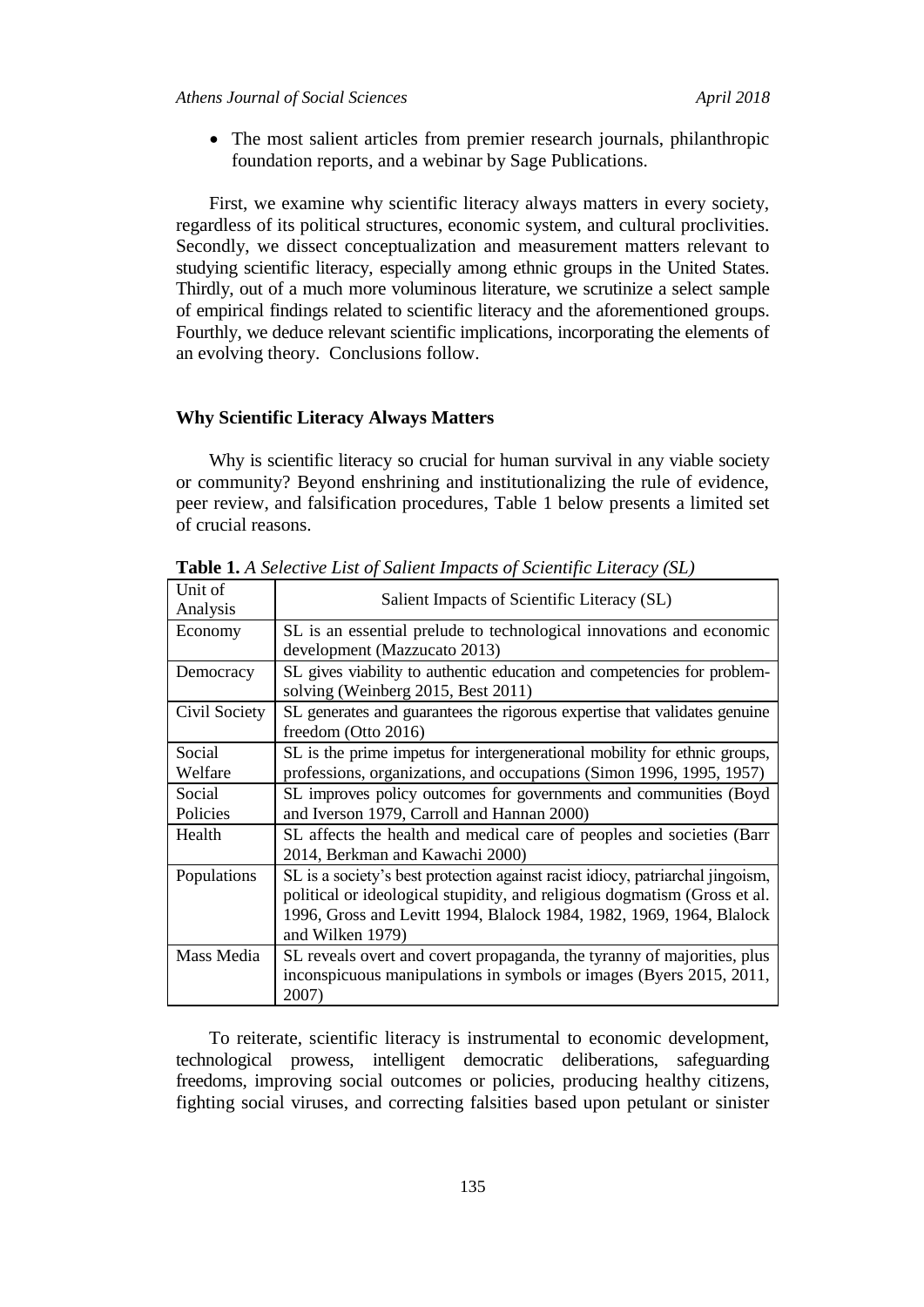vested interests. To some, such power is threatening, while to others it is liberating. We have yet to establish the incidence of scientific literacy **within** (intragroup social networks) or **across** (intergroup social networks) specific ethnic populations (National Academy of Sciences 2010).

What then can we learn about scientific literacy from pivotal reports recently issued by the United States National Academy of Sciences?<sup>4</sup> In 2016, the National Academy of Sciences (NAS) released a major report about scientific literacy in the United States (National Academy of Sciences 2016). Essentially, they reasoned that scientific literacy is not just an individual asset, but rather a vital community resource in a complex society (National Academy of Sciences 2016).<sup>5</sup> It consists of: (1) an appreciation for science; (2) a general understanding of its scope and promise; (3) a trust in its endeavors; (4) a realistic knowledge of its impact within social organizations or associations; and (5) tangible insight regarding how scientists produce empirical evidence and robust explanations. In sum, the report views scientific literacy as a social process with content shaped by contextual factors across and within communities. Foundational literacy, social structures, systemic factors, attitudes, and disparities all interact to generate scientific literacy in unknown ways at present. The authors of the report caution that existing research does not validate the notion that increasing scientific literacy automatically increases support for science (NAS 2017a).

In 2017, NAS (2017b) published a second crucial report about communicating science more effectively. Here, they invite researchers to probe effective methods or strategies for communicating the excitement of scientific investigation, for helping communities comprehend scientific findings, and for engaging diverse communities in the scientific realm. Once again, social factors were stressed explicitly, along with impediments related to the complications of learning science and processing its results. Of course, all of the aforementioned factors affect the formation, execution, and implementation of societal policies. The findings of both NAS reports are far too voluminous to be captured fully in this brief venue. Suffice it to say that exploring the inculcation of SL among ethnic minority groups is essential to scientific proficiency and innovations in the future. SL is a prelude to proficiency.<sup>6</sup>

Other global research echoes concern about the salience of science (scientific literacy) in society. The United Kingdom's (UK) Royal Society has spent much of the decade accentuating the role of science, and thereby SL, in society (Royal Society 2010). They established conclusively that the welfare of society was inextricably contingent on nurturing scientific prowess and enlarging its capacity. From their careful findings, we can observe that: (1) "The UK produces more publications and citations per pound spent on research than any other G8 nation;" (2) "With 1% of the world's population, the UK produces 7.9% of the

l

<sup>&</sup>lt;sup>4</sup> Technically, the authors of the report prefer the term "science literacy" while acknowledging the nomenclature used by this author.

<sup>&</sup>lt;sup>5</sup> The report reveals numerous technicalities and core research questions that must be explored to understand SL. While acknowledging methodological problems, it accentuates the strategic role of the social sciences.

<sup>6</sup> **Scientific proficiency** (competence) in individuals, communities, and societies takes time, the result of a prolonged developmental process as well as serendipitous outcomes.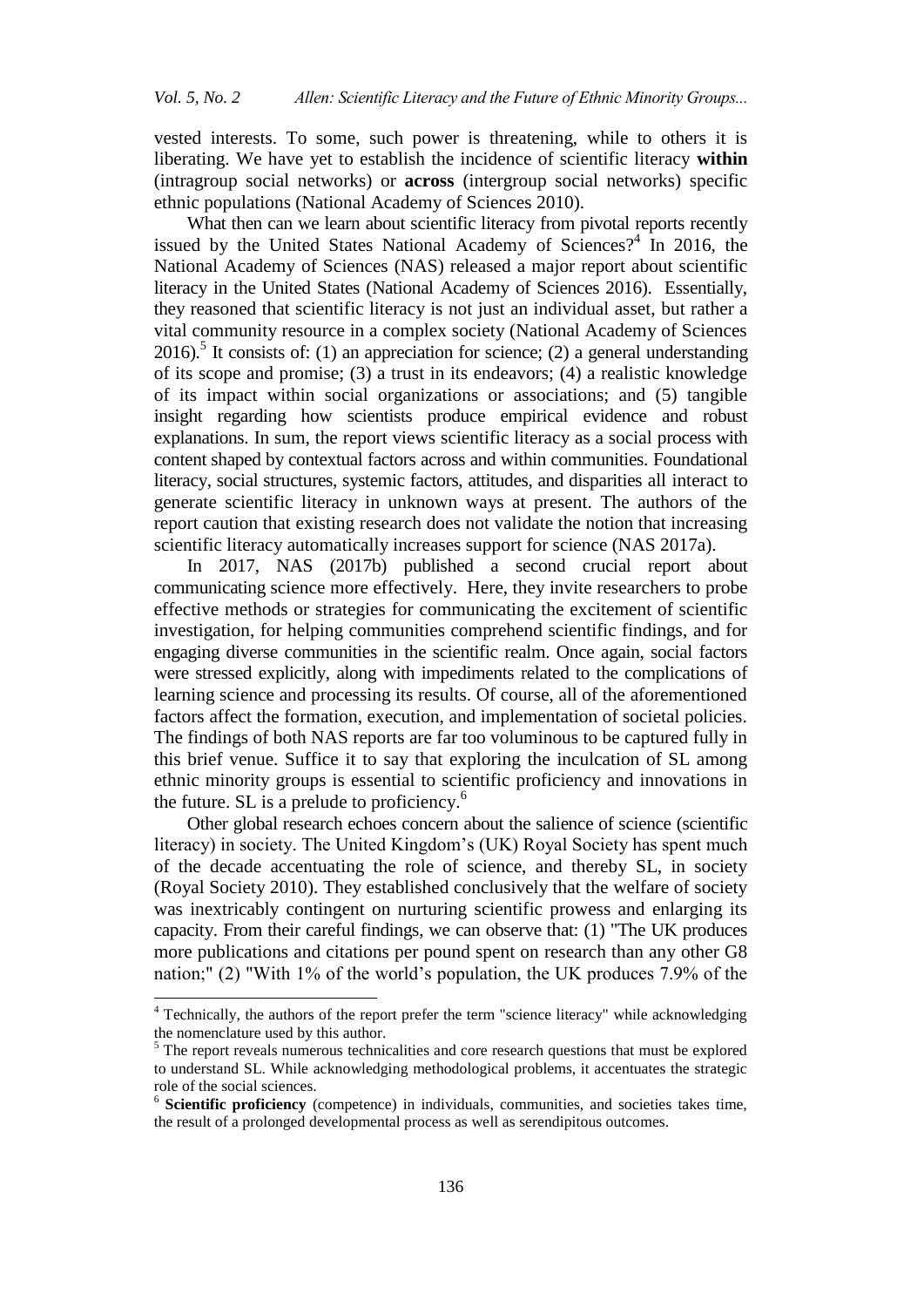world's publications, receives 11.8% of citations, and 14.4% of citations with the highest impact;" and, (3) the UK is "now a net importer of scientists and innovators, and these people are more highly skilled than ever before." Celebrating 350 years of existence, in other publications, the Royal Society has lobbied for increased funding, future planning, neuroscience, and the fecundity of global scientific networks worldwide. In short, SL has dire international repercussions for the welfare of nations and communities (and their ethnic minority groups). To gain a much bigger, global picture, what can we simply learn from UNESCO's research? To survive and thrive, the nations of the world must harvest scientific literacy in their populations or attract those who have acquired it from somewhere else (UNESCO 2016, 2010).

Yet, according to Otto (2016) and others, ethnic minorities will face considerable challenges to pursue authentic science. He encapsulates threats to SL in the United States:

The vanguard of the retreat (from science) is in the Western democracies, where Christian fundamentalists; postmodern academics, teachers, and journalists; liberal new age purists; and industry front groups all attack science for their own reasons (Otto 2016: 7).

Moreover, policy makers in the United States have minimal competencies in science (Otto 2016):

- Fewer than 1% of persons in the Congress have professional backgrounds in science, while about 40% have law degrees.<sup>7</sup>
- Legal thinking is anchored in precedent, not discovery; in selective argument, not the relentless pursuit of truth; of legality, not theory.
- On the political right, science is diluted and polluted by cascades of disinformation, along with toxic propaganda from vested corporate interests or anti-science churches.
- On the left of the political spectrum, the quest for truth or facts in science is mocked by a penchant for relativism, sophistry, and unrealistic suspicions.
- Journalists often favor impressionistic, sentimental stories (narratives) over refutation, and sensationalism over meticulous sustained inquiry.
- Political leaders are often in denial about the scientific, technological infrastructure, sabotaging its needs and future for the immediate gratification of votes (or lobbyists). They fail to understand that "science was responsible for more than half of all U.S. economic growth since World War II. It lies at the core of most major unresolved policy challenges the world over." Otto cites 14 scientific arenas facing the nation.

 $7$  Otto comments: "So it's little wonder that we see more rhetoric than facts in global policymaking." (p. 11)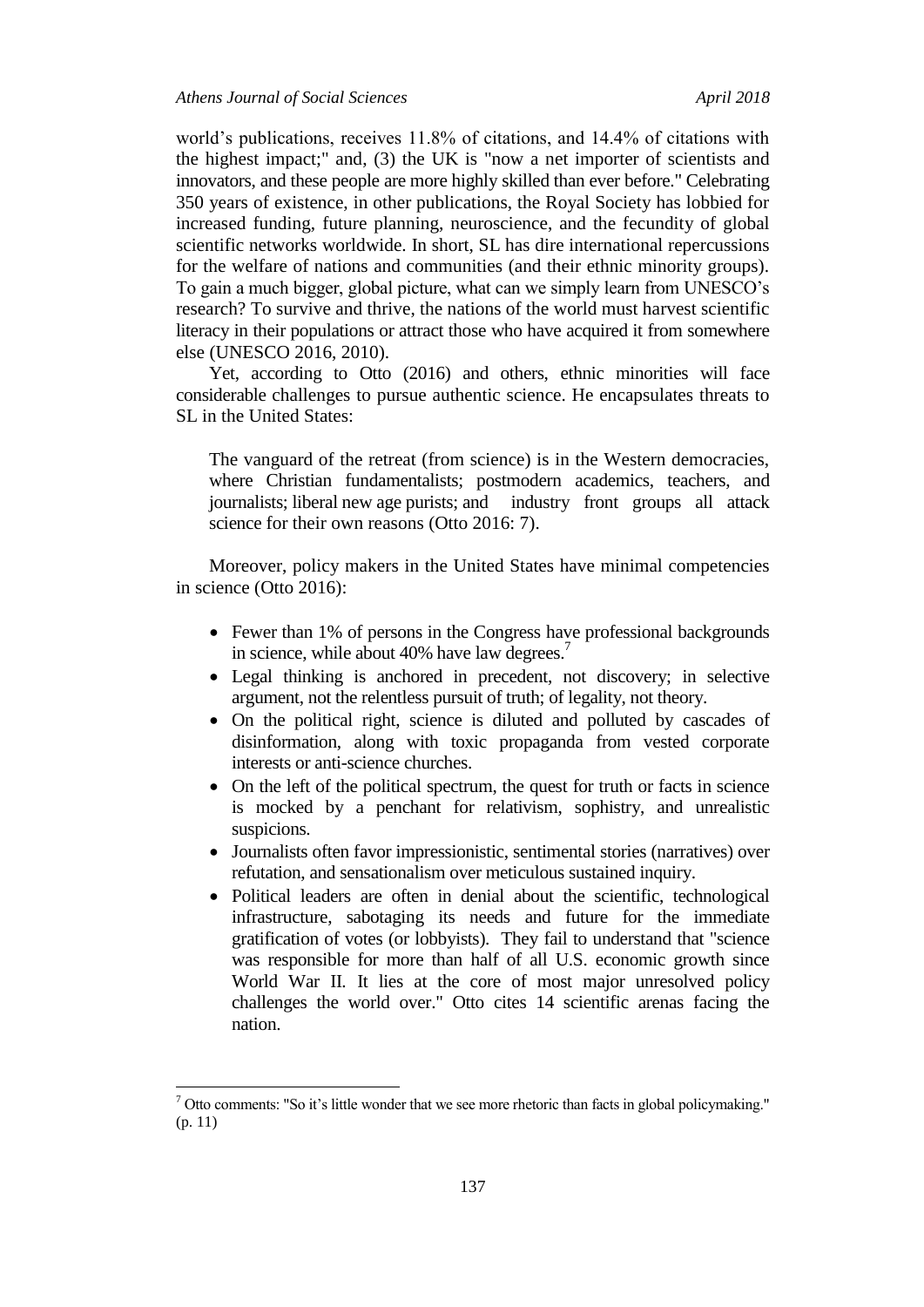Otto is not alone in his substantive concerns. Likewise, Alumkal (2017) indicts several religious factors impeding the diffusion of SL in the United States. Within the Christian Right, he sees fear, paranoia, apocalypticism, and several logical fallacies as posing lethal threats to science. False dichotomies (dualism), slippery slope thinking, and the straw person fallacy inhabit religious dogmatism in many fundamentalist or evangelical circles. All are ingredients in a recipe of myopia or intellectual glaucoma (Alumkal 2017: 4-15).

# **Theoretical Issues: Conceptualization and Measurement**

According to Hazen and Trefil (2009), less than 7% of U.S. adults can be deemed scientifically literate. Thus, 93% of the adult population is scientifically illiterate! They submit also that 78% of college graduates and 74% of those with graduate degrees have the same limitation (Hazen and Trefil 2009: xvxvii). Invariably, these realities influence political intelligence and savvy, engagements with natural and physical phenomena, and educational progress.<sup>8</sup> Even working scientists can be grossly illiterate outside their own field of expertise (Hazen and Trefil 2009: xiii). SL moves thinking beyond what is trite, bizarre, or quaint across populations and generations.<sup>9</sup> Science requires multiple levels, dimensions, and types of thinking that transcend popular discourses.<sup>10</sup> Invariably, skepticism and parsimony are endemic to acculturation in science. Thus, scientific literacy entails a cognitive toolkit that is different from other nonscientific pursuits (Otto 2016: 3-42). SL challenges confirmation bias and other logical fallacies. It defies deterministic thinking or mere propositional schema, especially specious or spurious logics and evidence. Most importantly, SL refutes "ex post facto" arguments that are so prevalent in political, legal, and cultural discourses. SL exposes anti-scientific pretensions and distorted facts, so ubiquitous with vested interests wherever or whenever they surface. SL is a bulwark against anti-intellectualism, dogmatism, fundamentalism, authoritarianism, and an incipient ethnocentrism. In short, science is global humanity's best antidote to sophistry and delusions (Thompson 2008, Gross and Levitt 1994, Gross et al. 1996).

Decades ago, sociologist C. Wright Mills urged scholars in the United States to begin their analysis by focusing on the history, biography (identity), and social structure that generates intragroup and intergroup relations. Every ethnic group has a history that has generated its evolutionary development or social attainments. These phenomena must be integrated someway, somehow, in any serious scientific study beyond reductive linear conceptualizations and

<sup>&</sup>lt;sup>8</sup> In the current political climate within the United States (Trump presidency), SL can identify obfuscation, subterfuge, and pugnacious rhetoric among government officials and pundits.

<sup>&</sup>lt;sup>9</sup> SL must be carefully distinguished from "scientism," the naive or mystical belief that science is a panacea for all things. Likewise, SL is not equal to "scientific proficiency", a professional outcome that entails rigorous competencies that are cognitive, tacit, experiential, and reflexive.

<sup>&</sup>lt;sup>10</sup> For example, observational, empirical (qualitative, quantitative, or both), computational, and mathematical as well as their interrelations plus contingencies. At it most optimal capacity, SL involves basic (theoretical) as well as applied (empirical) domains of inquiry and their interactions.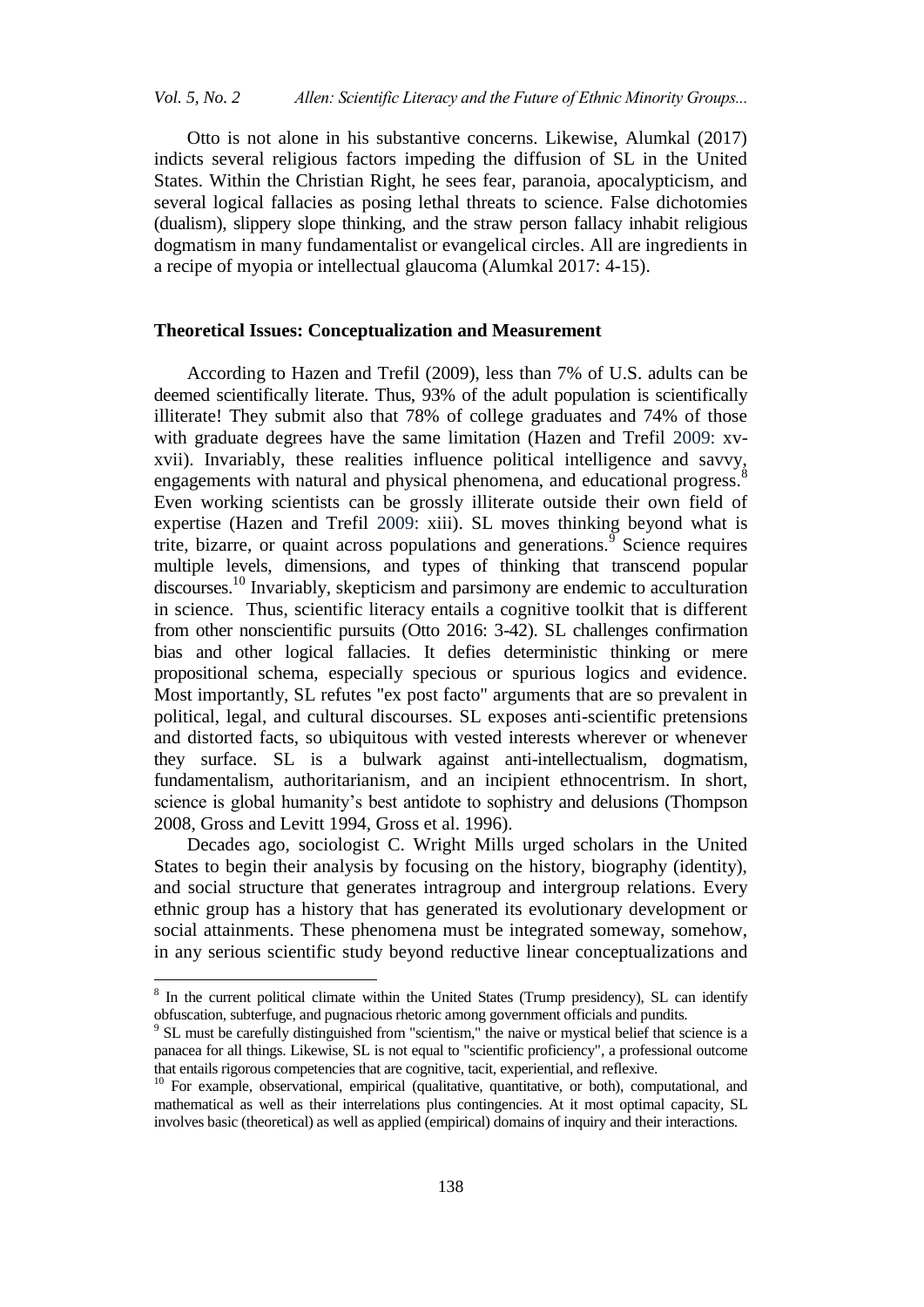measurements (Boyd and Iverson 1979, Miller and Page 2007, Batty 2005, Bailey 1994). Regarding the conceptualization of ethnicity, Feagin (1994) targets 6 factors essential to analyzing ethnic groups and their identities. Figure 1 below illustrates these core social factors, while Table 2 incorporates them into a much larger conceptual matrix associated with Mills' schema for the social imagination.

In sum, Feagin insists that we probe how ethnic groups come together and interact socially in tangible environments (migration, adaptation). Such patterns of social interaction can yield a range of conflicts and stereotypes over time. These complex adaptations generate distinct patterns of incorporations with structured social institutions, thereby affecting ethnic identities across generations. See Figure 1 below.

**Figure 1.** *Feagin's Criteria for Analyzing Ethnic Groups in the United States*



By adapting Feagin's typology to the quest for SL, the following questions are germane:

- 1. Why and how do various ethnic groups in the United States engage SL?
- 2. What conditions [interpersonal, structural (institutional), ecological, contextual, etc.] attract them to SL or contribute to repulsing their pathways to SL?
- 3. Do sufficient, effective exemplars, images, incentives, resources, and so forth exist to counteract conflicts or stereotypes that impede SL?
- 4. What struggles, biases, or conflicts must be dissected and remedied in developing SL?
- 5. What historical barriers (and their after-effects) dilute SL for particular ethnic groups across social networks and institutionalized spaces?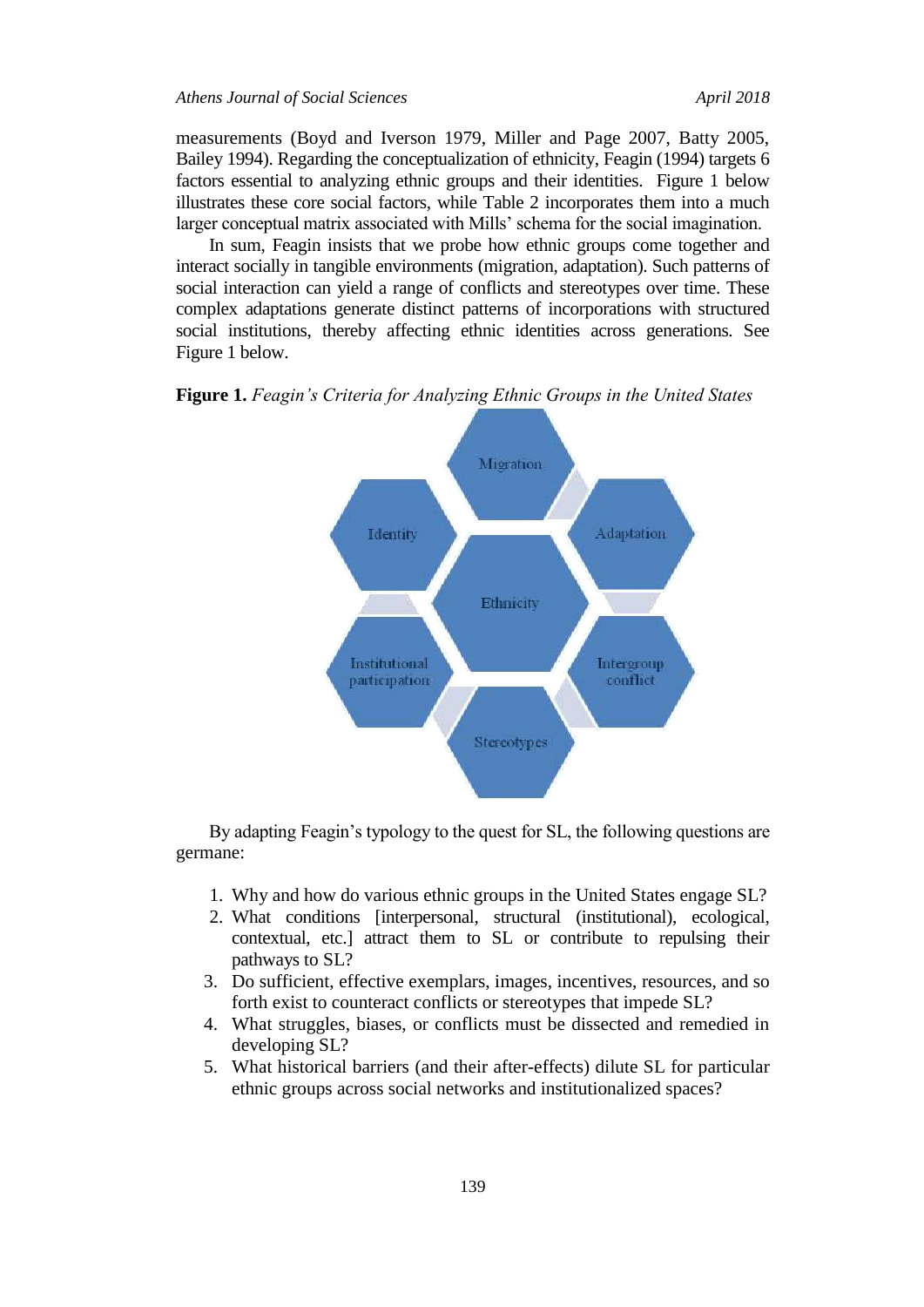6. What fresh, new inducements or policies must society innovate to connect ethnic groups to SL for the rest of the twenty-first century?

These and similar questions are at the frontiers of SL, as indicated in recent research. Almost 70 years after the dawn of the Civil Rights Movement in the United States and despite popular rhetoric about equality of opportunity, SL has not been achieved for many ethnic minority groups, partly because our scientific knowledge is so inauspicious and inadequate. As indicated in Table 2 below, C. Wright Mills anchored sociological analysis across the dimensions of history, biography (ethnic identity), and social structure. Yet, Table 2 below invokes other conceptual and methodological topics of concern to close the gaps related to SL, including complexity science, evolutionary plus behavioral game theory, organizational demography, mathematical and computational modeling. The scope of these ideas exceeds the capacity of this article, but these vast phenomena require a new type of social science in the future (Padgett and Powell 2012).

**Table 2.** *A List of Essential Social Factors Involved in Conceptualizing SL among Ethnic Minority Groups in the United States*

| Sociological<br>imagnation | History                                                                                                                                  | Autobiography                                        | Social structure                                                                                                     |
|----------------------------|------------------------------------------------------------------------------------------------------------------------------------------|------------------------------------------------------|----------------------------------------------------------------------------------------------------------------------|
|                            | <b>Temporal sequences</b>                                                                                                                | <b>Identity Formation</b><br>/socialization          | Status/social<br>hierarchies                                                                                         |
|                            | Migration,<br>adaptation,<br>intergroup conflict,<br>stereotypes,<br>institutional<br>opportunities/partici<br>pation, group<br>identity | -Intergroup<br>processes<br>-Intragroup<br>processes | -Social networks<br>-Demography of<br>institutions and<br>organizations<br>-System dynamics<br>-collective decisions |
|                            | Social exchanges                                                                                                                         | -Race<br>-Ethnicity<br>-Culture                      | <b>Evolutionary game</b><br>theory                                                                                   |
|                            | Social complexity                                                                                                                        | Nationality                                          | Behavioral game<br>theory                                                                                            |

Using a very simple conceptual rubric, the above chart indicates the plethora of items and variables necessary for analyzing the interconnections between SL and ethnic disparities.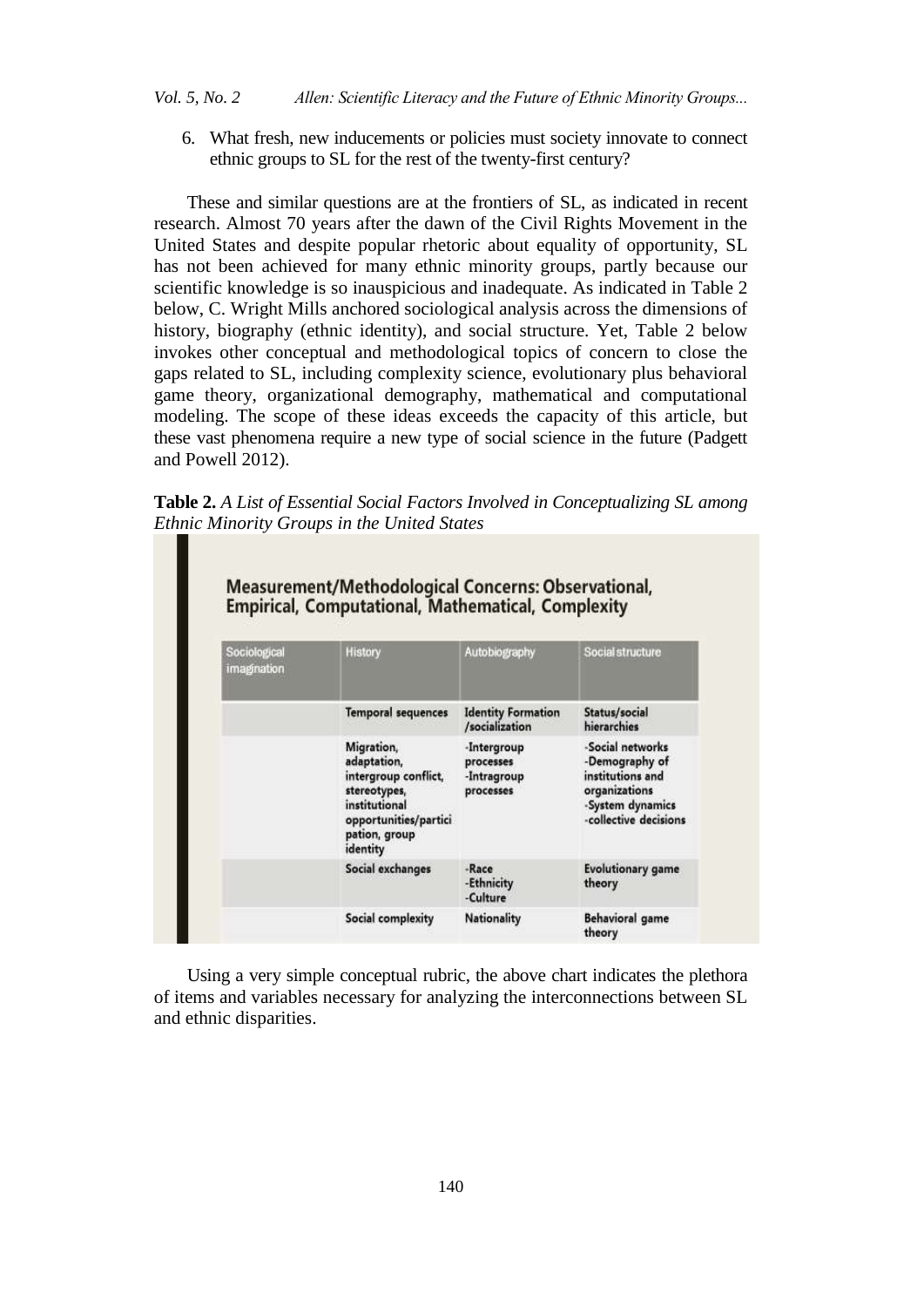l

#### **Empirical Findings Regarding SL and its Social Contexts**

William Frey (2015), a renowned demographer at Brookings Institution, has made key observations about ethnic diversity from extensive data tables throughout his book*, Diversity Explosion.* First, the United States is entering a "turbulent period" as it shifts from being dominated by an older "white" population characterized by persons of European ancestry or immigration toward incorporating younger cohorts of "minority" or ethnically diverse groups. Secondly, this turbulence produces different propensities geographically and distinct constellations within institutional sectors. Thirdly, biracial and multiracial persons have increased across the country. Fourthly, life chances, consumerism, schooling, employment, residential patterns, and patterns of consumption are differentiated among cohorts and ethnic groups. Hispanic and Asian populations are increasing rapidly. Segregation for many African Americans remains salient. Meanwhile, "white" populations have become more institutionalized in private rather than public schools. Education access, wealth, and opportunities are clearly not equal, nor have they ever been. Disparities in these resources affect SL.

The Pew Research Center has documented, via survey research, minority group disparities in science knowledge (Pew Research Center 2015a). Researchers solicited responses to a series of 12 science-related items. They have concluded: (1) education affects SL for all ethnic groups; (2) observed differences are evident at elementary and high school levels; and (3) these differences affect life chances: employment, income (wealth), etc. Again, no definitive explanation was established regarding how SL is generated among diverse groups. Differences in educational access, institutional distributions, mentoring and sponsoring opportunities, visibility, and workforce participation in science-related careers were touted as plausible reasons for observed disparities, more than five decades after the Civil Rights Movement and affirmative action policies. There is no evidence of systemic "reverse discrimination" here. Noticeably, the social sciences were omitted altogether from this research. According to this sociologist, SL would be even worse if public responses to these sciences had also been studied. $11$ 

Moreover, extensive sociological research continues to find acute empirical evidence regarding hyper-segregation, gross inequalities, misguided social policies, patterns of disinvestment, etc (Caliendo 2015, Sharkey 2013, Holzman 2014). Recent reports by the National Center for Education Statistics (NCES), the Southern Education Foundation, and others reveal institutionalized, segregated levels of deprivation, disparities, and disadvantages that have negative epidemiological effects upon ethnic minority groups.<sup>12</sup> For brevity's sake, the

 $11$  Out of curiosity, for example, do distinct, recurrent regional differences in SL exist in the United States? If yes, what social networks and other factors are generating such outcomes for SL? For which groups? Why? These questions require multidimensional empirical inquiry and evidence across varying conditions and time periods.

<sup>&</sup>lt;sup>12</sup> University of Illinois-Chicago, Institute on Race and Public Policy 2017; Shapiro et al. 2017, National Center for Education Statistics 2016, Harvard Business School 2016, American Council on Education 2015. Southern Education Foundation 2013.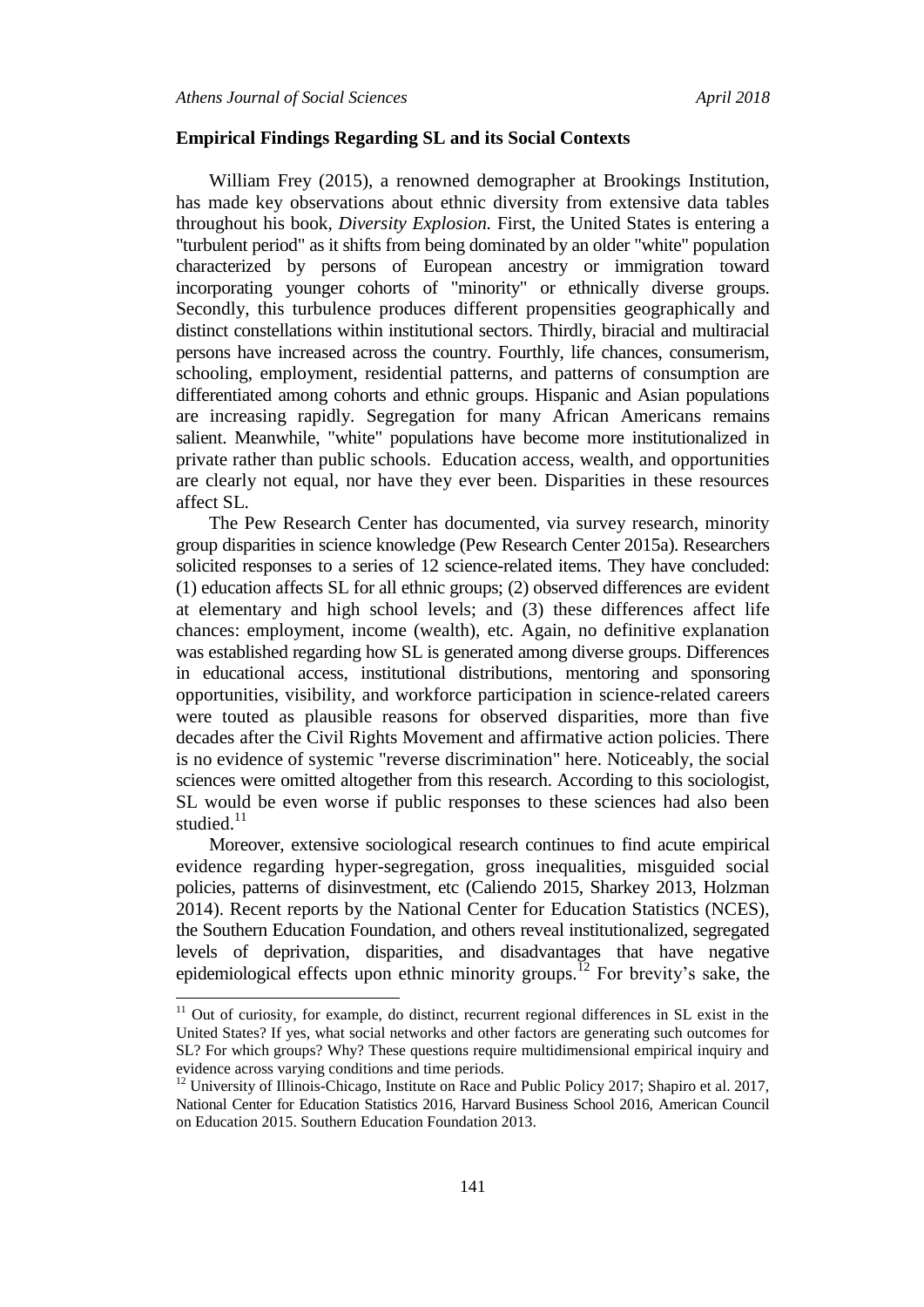reader must access these data elsewhere. Table 3 highlights a few poignant matters, citing relevant background factors that inhibit SL. More important than these traditional tabulations is the lack of social network data on how these data are generated as well as the paucity of research on the political economy of social contexts (Castellani and Hafferty 2009). To wit, social systems—large or small—have multidimensional consequences that inexorably enhance or inhibit SL. Like radiation, these social consequences and ethnic group disparities are intergenerational as well as precarious. How one could govern an evolving, complex society apart from robust levels of SL in the populace astounds and confounds any sane logic. Only regressive mindsets would attempt such idiocy. As Albert Einstein said wisely decades ago "*problems cannot be solved at the same level of awareness (expertise) in which they were created*".

**Table 3**. *Select Research Findings for Ethnic Minority Groups in the United States*

Southern Education Foundation (2013):

 --"The nation's cities have the highest rates of low income students in public schools. Sixty percent of the public school children in America's cities were in low income households in 2011."

 --In 2011, for all public schools, 72% of Black, 68% of Hispanic, and 65% of American Indian/Alaska Native students attended public schools where low income students are half or more of all students, compared to 30% of white students and 35% of Asian students.

Institute for Research on Race and Public Policy (2017): a case study of Chicago, IL

 --"The central finding of this report is that racial and ethnic inequities in Chicago remain *pervasive, persistent, and consequential*. These inequities affect the lives of Chicagoans in every neighborhood: they have not just spatial but also deep historical roots and are embedded in our social, economic, political, and cultural institutions; and they have powerful effects on the experiences and opportunities of all Chicagoans."

 --"Large racial and ethnic inequalities in resources persist at all class levels. For instance, education attainment does not alleviate racial inequalities in unemployment of income."

National Center on Education Statistics (2016):

 --Achievement levels differ among racial and ethnic groups, and gaps between groups at age 12 have widened since 1992.

American Council on Education and American Association of University Professors (2000):

 --The existing scholarship consistently shows that racial and ethnic diversity positively affects the educational outcomes and experiences of college students.

Harvard Business School (2016):

 --"Over the last several decades, however, the rate of investment in those parts of the commons on which the average American depends slowed down markedly."

Signature Report No. 12b (2017):

 --inequities in postsecondary college completion rates highlight the need for higher education stakeholders to design initiatives aimed at increasing participation and ameliorating racial disparities.

Pew Research Center (2015):

--"Those with higher education levels are more likely to know answers to questions about science. There are also times when gender, age, race and ethnicity matter."

Under optimal conditions, SL could rescue any multiethnic and other societies from these ongoing catastrophes of stupidity, violence, injustices, and inequalities (Smith et al. 2017, Sinatra and Hofer 2016, Porter et al. 2009, Bybee 2009,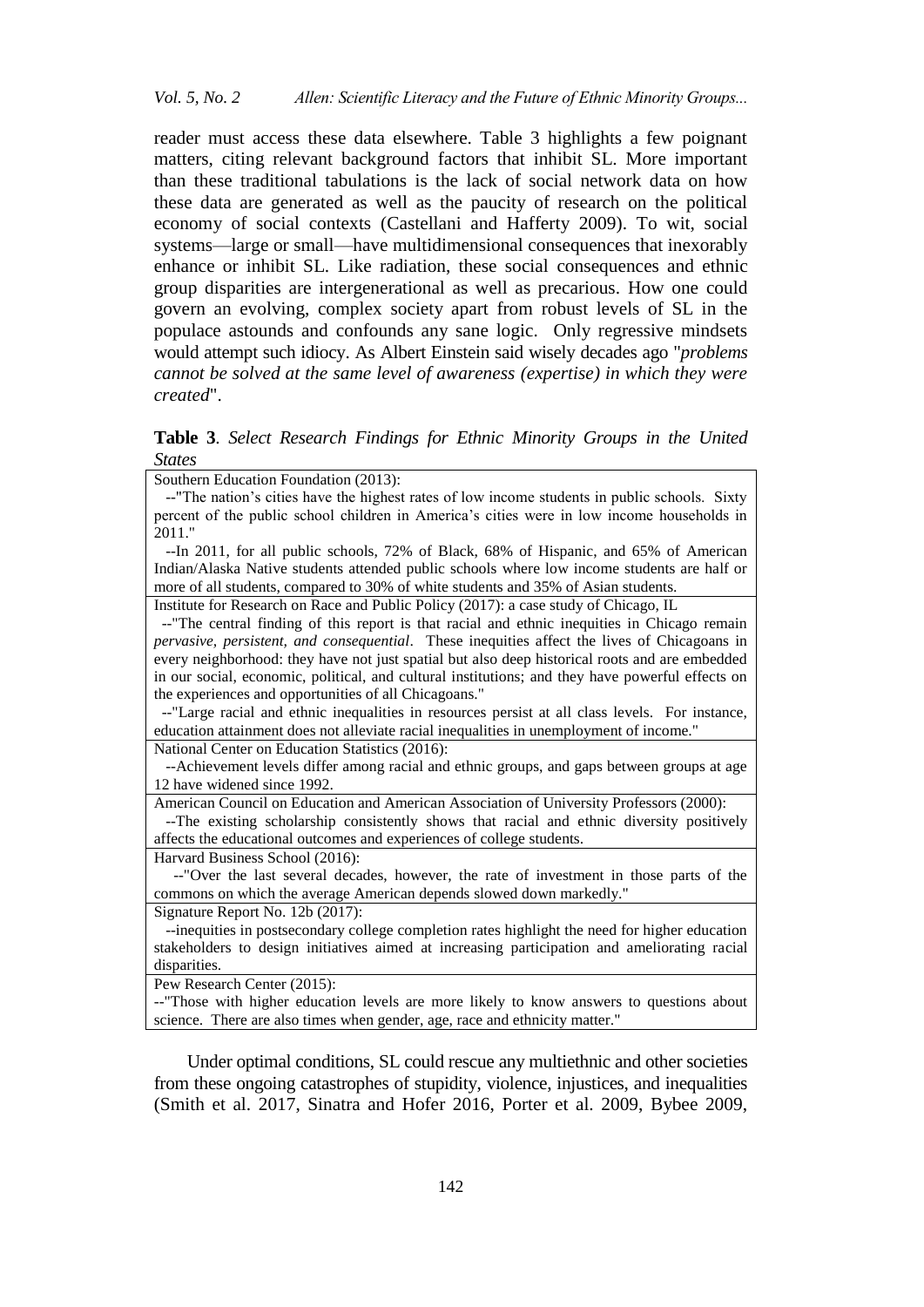Scearce 2007, Brandt 2007, Tate 2004, Pattison 1993). It permits us to fight "intellectual terrorism." SL research has an urgent need to produce a "scientific co-efficient", a computational algorithm, or mathematical model for modal trends affecting each ethnic group or subpopulation in the United States.

Our planet desperately needs a far more sophisticated SL in the social sciences than what we have now. Yet, many generations of social scientists and other scholars have contributed useful ideas for connecting SL to ethnic disparities in the United States (Page 2007, Feagin 1994, Blau 1994, Wallace 1983, Blalock 1969). Various conceptualization and measurement issues remain at the frontiers of discovery (Carley and Newell 1994). Recently, to correct an inexorable theoretical gap, Nobel Laureate (Economics) Joseph E. Stiglitz and Karla Hoff (2016) have integrated a range of social sciences in explaining the social determinants of behavior (Hoff and Stiglitz 2016). They incorporate enculturated actors whose mental or decision-making models exist within various social contexts and conditions that must contemplated in order to explain any social phenomena robustly. Although the implications of their schema are beyond the scope of this effort, the rudiments of a scientific theory relating SL to ethnic disparities seems much more plausible.

### **Implications and Conclusions**

 $\overline{a}$ 

"Although social scientists still describe more than they measure, they are becoming dependent on mathematics. Some of the techniques they find most useful have been developed in recent years, and in the future their problems will very likely inspire much new mathematics. Mathematically speaking, the social sciences are likely to be far more difficult than physics*.*" John Kemeny 1969

How might interested or creative scholars at ATINER develop a systematic theory of how SL affects a society and its ethnic minority groups?<sup>13</sup> Can models from the natural sciences assist in this quest, along with methodologies favored in the social sciences? Is it possible to conceptualize types of institutions as cellular automata facilitating SL across various phases? Is it possible to dissect the layers of social networks (or invisible colleges) affecting SL, directly or indirectly, overtly or covertly? Is game theory a factor in explaining how and why ethnic groups interact with SL? More boldly, what are the mathematical, computational, empirical, and observational interrelations between the domains or dimensions of institutions, networks, and decisions (game theory)? Can SL across ethnic groups and nations be analyzed by models adapted from simulated annealing? Do institutions reproduce themselves in ways that can be measured

 $13$  My fledgling efforts have begun by revisiting and extending the formulations of the late Nobel Laureate John Nash about game theory, especially as his mathematical insights might apply to cooperative and non-cooperative groups (or social networks) inculcating SL. Moreover, Nobel Laureate Herbert A. Simon has contributed salient ideas about organizations and markets.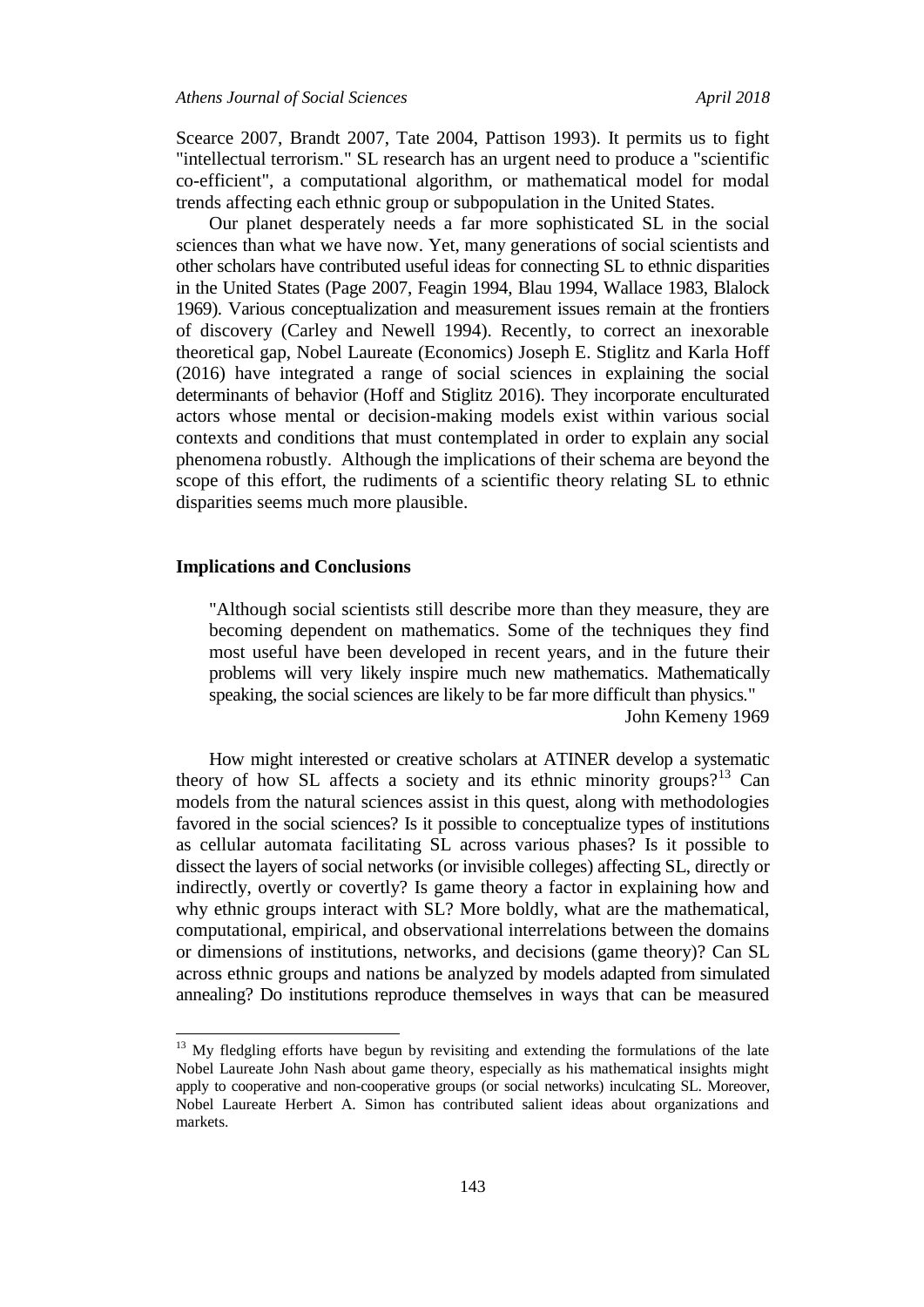by genetic algorithms? Yes! Note the possible elements of a preliminary theory of scientific/academic systems and its implications for S.L.: cellular automata [institutions], social networks [invisible colleges], game theory [including evolutionary (Bowles 2004) plus behavioral (Camerer 2003, Young  $2001$ ) approaches], simulated annealing, and genetic algorithms.<sup>14</sup>

Let us constructively delimit the scope of our conceptualization and measurement by assuming that colleges and universities are the prime institutions responsible for generating SL. In the United States, for example, every social or academic system may be analyzed mathematically by incorporating the following concepts:

- All social systems are comprised of social agents (Carley and Newell 1994), subject to intragroup and intergroup processes (Blalock and Wilken 1979, Blalock et al. 1975). Social ties (direct and indirect) are embedded in social networks that are visible (formal) or invisible (informal) to observers (Valente 2010, Borgatti et al. 2009, Christakis and Fowler, 2009). These agents have varying capacities, interests, social capital, and opportunities situated in time and space (Bowles 2004, Blau 1994, and Prietula 1994, Carley and Newell 1994, Wallace 1983, Simon 1957). These systematic complications must be related to institutional and organizational contexts (Carroll and Hannan 2000) in complex adaptive systems (Miller and Page 2007). Intergenerational and intragenerational changes in social networks must be dissected, along with their local, intermediate, and global implications outcomes (Oquist and Benner 2012, Nielsen 2012).
- Organizations or institutions, associations or networks, exist in time and space. <sup>15</sup> These forms of social organization can be conceived mathematically or computationally as cellular automata in whatever society they occur. To probe their formal and informal dimensions as well as the direct and indirect linkages within and across social networks—be they heterogeneous or homogeneous—we must develop the mathematics of cellular automata across iterations (decades or designated time periods), Monte Carlo simulations may allow us to replicate observed differences between colleges and universities over time. Moreover, we must probe whether genetic algorithms and simulated annealing have any role in explaining perturbations, permutations, and

<sup>&</sup>lt;sup>14</sup> Cellular automaton: A mathematical construction consisting of a system of entities, called cell, whose temporal evolution is governed by a collection of rules, so that its behavior over time may appear to be highly complex or chaotic (source: *McGraw-Hill Dictionary of Scientific and Technical Terms, 5th ed*.). Genetic algorithm: a class of adaptive stochastic optimization algorithms involving search and optimization (source: *Wolfram Alpha*). Simulated Annealing: An algorithm for optimization problems that become unmanageable using combinatorial methods as the number of objects becomes large (source: *Wolfram Alpha*).

<sup>&</sup>lt;sup>15</sup> To be comprehensive in scope, this preliminary analysis must intersect coherently with concepts and measures deduced from Tables 1 and 2. Also, contractual agreements must be incorporated whenever they establish preferential attachments or preference orders among social networks or collectivities.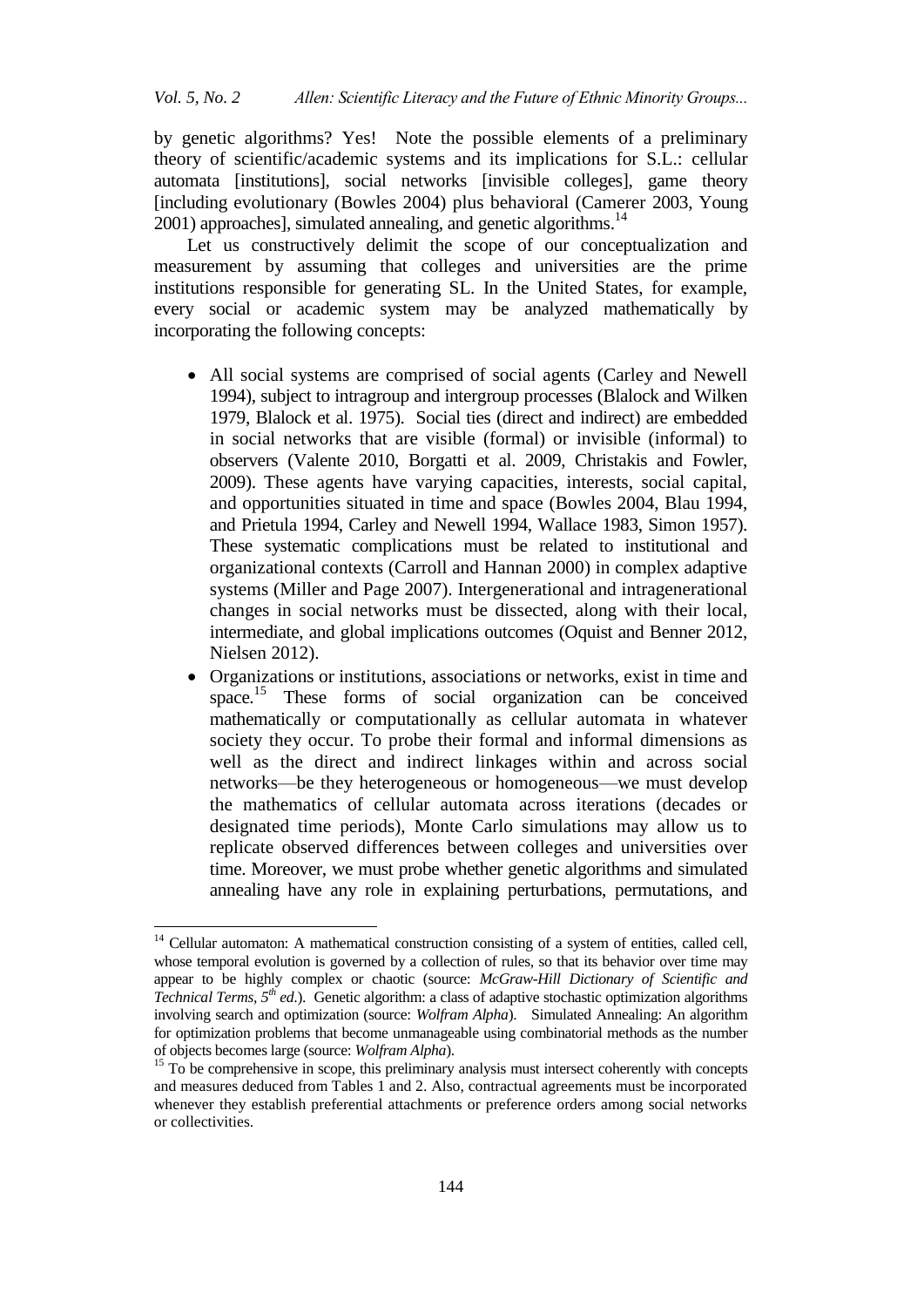observed transformations in these cellular automata (Gilbert and Triotzsch 1999). Also, we must determine if the social networks of social agents nested with our cellular automata are amenable to string theory or superstring theory as well as multiples thereof (Becker et al. 2007).

- To reiterate, the corresponding nexus between social networks and organizations must be explicated by mathematical thinking to determine the core, periphery, and semi-periphery of academic systems or global science (including SL).
- Each sector must be modeled with regard to dimensions, formal and informal. Research universities or institutes, doctoral universities, liberal arts colleges, and community colleges imply different imply cellular automata, plus evolutionary processes—for each institutional domain, public or private.
- Cellular automata may be linked by consortia, associations, recruitment networks, as well as, chains of mobility between faculty, administrators, trustees, and students. These social divisions or units [plus their structures, processes, and outcomes] must be modeled in the time and space they emerge. Self-organization, hubs, bursts, bifurcations, oscillations, fractals, growth, atrophy, synchrony, and nonlinear dynamics must be captured in these dynamic systems.
- Each division and dimension must be mapped algebraically according to levels: horizontal and vertical (Pattison 1993).
- Dimensions, divisions, and levels have regions of social exchanges in multidimensional time and space that correspond to markets. Beyond a mere fascination with myopic linear econometric models, these phenomena must be elucidated mathematically (Simon 1995).
- Like physicists or astrophysicists, we must model all these phenomena cumulatively according to their particular states and phase transitions (Casti 1992a, 1992b, Weidlich and Haag 1983).
- These phase transitions relate to sociodynamics (Weidlich 2000, Weidlich and Haag 1980) in ideological or political fields of thinking. Altogether, these complex social phenomena must be carefully mapped and compared across societies before true parsimony is possible (Wilkinson and Pickett 2010, Ben-David 1984).
- Lastly, resource flows, sponsorship networks, and social capital<sup>16</sup> from professional associations, agencies like the National Science Foundation, and philanthropic foundations must be incorporated in our mathematical systems—along with the set of interconnections with industries or other sponsors (individual and collective). Without incorporating kinship networks, our work will remain insufficient.

In sum, these are the core features that must be modeled mathematically to understand the agents, structures, processes, and outcomes that affect the

<sup>&</sup>lt;sup>16</sup> I prefer Daniel Goleman's (2006) concept of "social intelligence" rather than the traditional concept of social capital. The latter term is used here for convenience and ease in communication.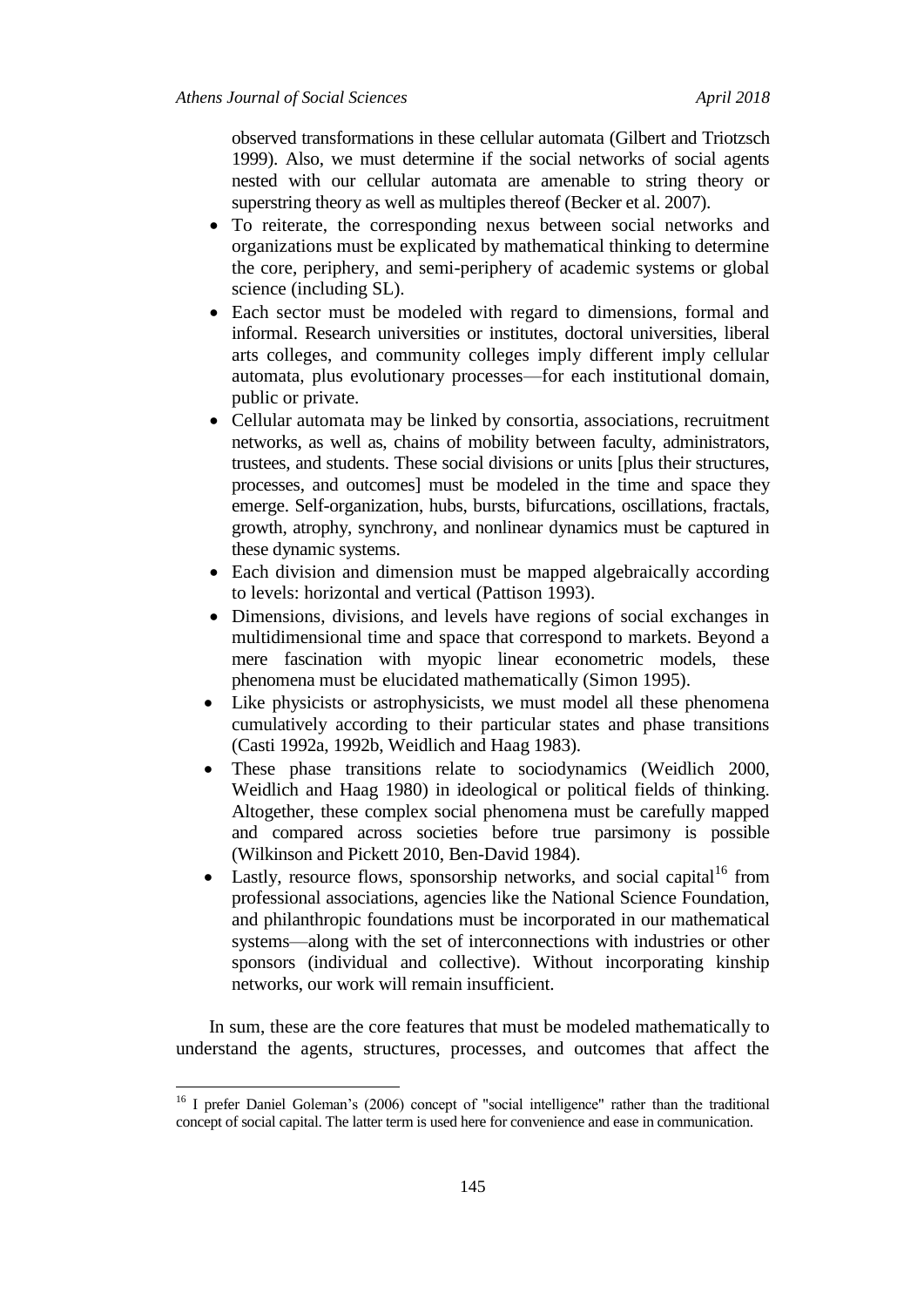dispersion and distribution of SL in the United States (Castellani and Hafferty 2009, Casti 1994).

On a more proximate or practical level, advocates of SL for ethnic minority groups need those who would:

- Invest in SL for future generations, especially disadvantaged ethnic groups (including mentorship and sponsorship networks/programs)
- Involve these groups in the synergy and collaboration of invisible colleges (see Israel's Technion for a concrete example)
- Incorporate new communities of practice for SL (Blau 1994). Develop wasted potential in unexpected persons or groups (as Einstein did by locating energy in matter!)
- Investigate salient scientific topics (upgrade the social sciences!)
- Increase incredible outcomes (scientific breakthroughs) in unexpected places and ways.

Science exists to unmask intellectual gullibility in any society (Barrow 2007, Lightman 2005). While SL is not perfect as a truth-seeking strategy, it does move its adherents and humanity beyond the prevalent cognitive schemas (Michie and Cooper 2015). Popular thinking, in and outside the academy, is infused with selective perceptions, biased data, specious evidence, ethnocentric perspectives, conditional fallacies, and ex post facto inferences. Much of humanistic scholarship and deliberations conceals propositional logics, inconclusive determinism, and untested presuppositions (Gowers 2008). Historical or literary articulations often disconnect idiosyncratic interpretations from validity, reliability, and falsification (Michie and Cooper 2015). Political and media discourses are replete with such vacuous pretensions, joining and juggling a cacophony of nonsensical polemics (Kuhn and Nasar 2002, Nash 1996). Only SL helps a neophyte to vitiate these reductive or redundant schemas by connecting conceptualization and measurement protocols under varying conditions (Mitchell 1996) (via trans-subjective peer review within various scientific communities). While admittedly not everything is amenable to SL, useful approximations are frequently viable candidates for discovery and innovation (Ackoff 1974). In closing, let us heed the wisdom of Nobel Laureate (and civil rights icon) Dr. Martin Luther King, Jr. "society must guard against moralistic ignorance and conscientious stupidity". Across the six decades of my life in the United States, I might add as well: society must guard against the entrenched, protracted, vested, interests that promote corresponding ideas that undermine SL!

#### **References**

Ackoff R (1974) *Redesigning the Future.* New York: John Wiley and Sons. Alumkal A (2017) *Paranoid Science*. New York: New York University Press.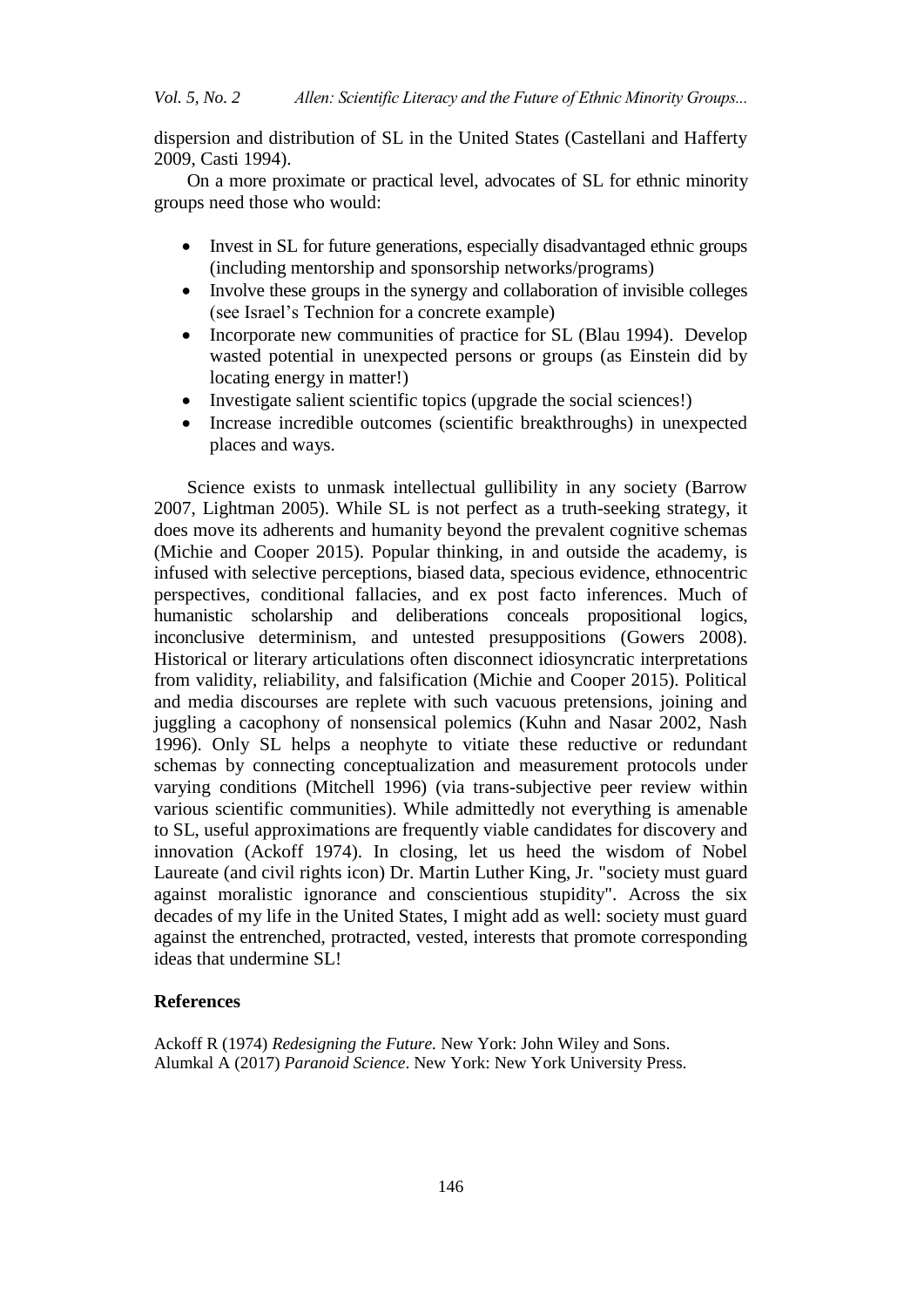- American Council on Education and American Association of University Professors (2000) *Does Diversity Make a Difference*? Washington, D.C.: American Council on Education and American Association of University Professors.
- Bailey K (1994) *Sociology and the New Systems Theory*. Albany: State University of New York.
- Barabasi A (2016) *Network Science*. New York: Cambridge University Press.
- Barr D (2014) *Health Disparities in the United States*, 2<sup>nd</sup> ed. Baltimore, MD: Johns Hopkins University Press.
- Barrow J (2007) *New Theories of Everything*. New York: Oxford University Press.

Batty M (2005) *Cities and Complexity*. Cambridge, MA: MIT Press.

- Becker K, Becker M, Schwarz J (2007) *String Theory and M-Theory*. New York: Cambridge.
- Ben-David J (1984) *The Scientist's Role in Society*. Chicago: University of Chicago Press.
- Berkman L, Kawachi I (eds) (2000) *Social Epidemiology*. New York: Oxford University Press.
- Best J (2011) *The Stupidity Epidemic*. New York: Routledge.
- Blalock H (1984) *Basic Dilemmas in the Social Sciences*. Beverly Hills: Sage.
- Blalock H (1982) *Conceptualization and Measurement in the Social Sciences*. Beverly Hills: Sage.
- Blalock H, Wilken P (1979) *Intergroup Processes*. New York: Free Press.
- Blalock H, et al. (eds) (1975) *Quantitative Sociology*. New York: Academic Press.
- Blalock H (1969) *Theory Construction: From Verbal to Mathematical Formulations*.
- Blalock H (1964) *Causal Inferences in Nonexperimental Research*. Chapel Hill: University of North Carolina Press.
- Blau P (1994) *Structural Contexts of Opportunities*. Chicago: University of Chicago Press.
- Blau P (1964) *Exchange and Power in Social Life*. New York: Wiley.
- Boorstin D (1983) *The Discoverers*. New York: Random House.
- Borgatti S, Mehra A, Brass D, Lablanca G (2009) Network Analysis in the Social Sciences. *SCIENCE* 23: 892-895.
- Bowles S (2004) *Microeconomics*. Princeton: Princeton University Press.
- Boyd L, Iverson G (1979) *Contextual Analysis*. Belmont, CA: Wadsworth.
- Brandt C (2007) Scientific Discourse in the Academy: A Case Study of an American Indian Undergraduate. Published online 27 December in *Wiley InterScience*.
- Bybee R (2009) PISA's 2006 *Measurement of Scientific Literacy: An Insider's Perspective for the U.S*. Washington, D.C.: National Institute for Educational Policy.
- Byers W (2015) *Deep Thinking*. New Jersey: World Scientific.
- Byers W (2011) *The Blind Spot*. Princeton: Princeton University Press.
- Byers W (2007) *How Mathematicians Think*. Princeton, NJ: Princeton University Press.
- Caliendo S (2015) *Inequality in America*. Boulder, CO: Westview Press.
- Camerer C (2003) *Behavioral Game Theory*. Princeton: Princeton University Press.
- Carley K, Prietula M (1994) *Computational Organization Theory*. Hillsdale, NJ: Lawrence Erlbaum Associates, Publishers.
- Carley K, Newell A (1994) The Nature of the Social Agent. *Journal of Mathematical Sociology* 19: 221-262.
- Carroll G, Hannan M (2000) *The Demography of Corporations and Industries*. Princeton: Princeton University Press.
- Castellani B, Hafferty F (2009) *Sociology and Complexity Science*. Berlin: Springer-Verlag.
- Casti J (1994) *Complexification*. New York: HarperCollins.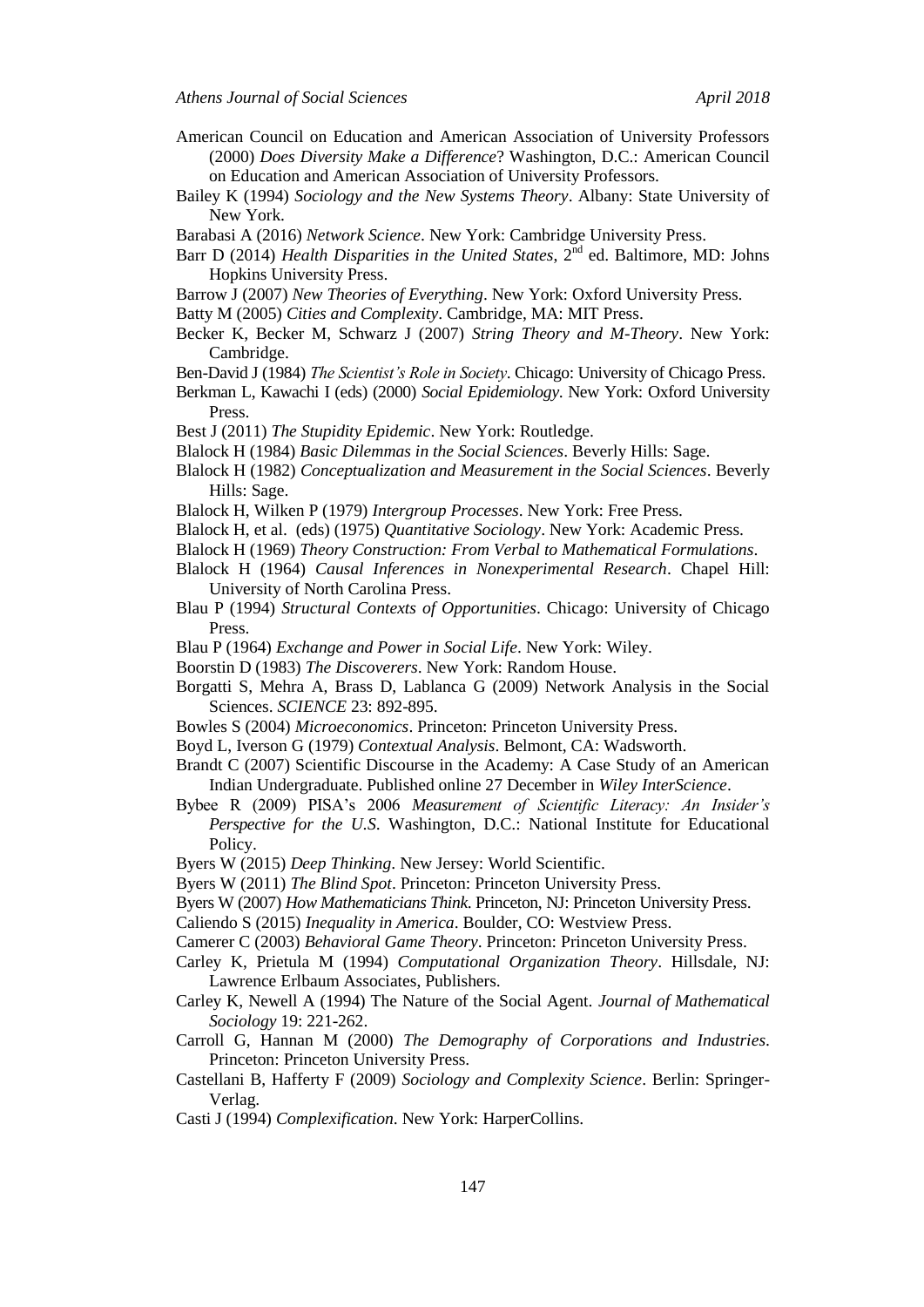Casti J (1992a) *Reality Rules I.* New York: Wiley.

- Casti J (1992b) *Reality Rules II*. New York: Wiley.
- Christakis N, Fowler J (2009) *Connected*. New York: Little, Brown and Co.
- Cole J, Cole S (1973) *Social Stratification in Science*. Chicago: University of Chicago Press.
- Estrada E (2012) *The Structure of Complex Networks*. New York: Oxford University Press.
- Feagin J (1994) *Racial and Ethnic Relations.* Englewood Cliff, NJ; Prentice Hall.
- Frey W (2015) *Diversity Explosion.* Washington, D.C.: Brookings Institution.
- Gilbert N, Triotzsch K (1999) *Simulation for the Social Scientist*. Philadelphia: Open University Press.
- Goleman D (2006) *Social Intelligence*. New York: Bantam Books.
- Gould S (1996) *The Mismeasure of Man*. New York: WW Norton & Company.
- Gowers T (ed) (2008) *Princeton Companion to Mathematics*. Princeton, NJ: Princeton University.
- Gross P, Levitt N, Lewis M (eds) (1996) *The Flight from Science and Reason*. New York: New York Academy of Sciences.
- Gross P, Levitt N (1994) *Higher Superstition*. Baltimore: Johns Hopkins University Press.
- Hazen R, Trefil J (2009) *Science Matters*. New York: Anchor Books.
- Hoff K, Stiglitz J (2016) Striving for Balance in Economics: Towards a Theory of the Social Determination of Behavior. *Journal of Economic Behavior and Organization* 126: 25-57.
- Harvard Business School (2016) *Problems Unsolved and a Nation Divided*.
- Holzman M (2014) *The Chains of Black America.* Briarcliff Manor, NY: Chelmsford Press.
- Hunt E (2007) *The Mathematics of Behavior*. New York: Cambridge University Press.
- Institute for Research on Race and Public Policy, University of Illinois, Chicago (2017) *A Tale of Three Cities: The State of Racial Justice in Chicago Report*.
- Kemeny J (1969) The Social Sciences Call on Mathematics. In G.A.W. Boehm (ed) *The Mathematical* Sciences, National Research Council, Committee on Support of Research in the Mathematical Sciences (COSRIMS), 21-36. Cambridge, MA: MIT Press.
- Kuhn H, Nasar S (eds) (2002) *The Essential John Nash*. Princeton: Princeton University Press.
- Lightman A (2005) *The Discoveries*. New York: Pantheon.
- Mazzucato M (2013) *The Entrepreneurial State*. London: Anthem Press.
- Michie J, Cooper C (eds) (2015) *Why the Social Sciences Matter*. New York: Palgrave MacMillan.
- Miller J, Page S (2007) *Complex Adaptive Systems*. Princeton: Princeton University Press.
- Mitchell M (1996) *An Introduction to Genetic Algorithms*. Cambridge, MA: MIT Press.
- Nash J (1996) *Essays on Game Theory*. Cheltenham, UK: Edward Elgar.
- National Academy of Sciences (NAS), United States (2017a) *Examining the Mistrust of Science*. Washington, D.C.: National Academies Press.
- National Academy of Sciences, United States (2017b) *Communicating Science Effectively: A Research Agenda*. Washington, D.C.: National Academies Press.
- National Academy of Sciences, United States (2016) *Science Literacy: Concepts, Contexts, and Consequences*. (Prepublication copy) Washington, D.C.: National Academies Press.
- National Academy of Sciences, United States (2010) *Expanding Underrepresented*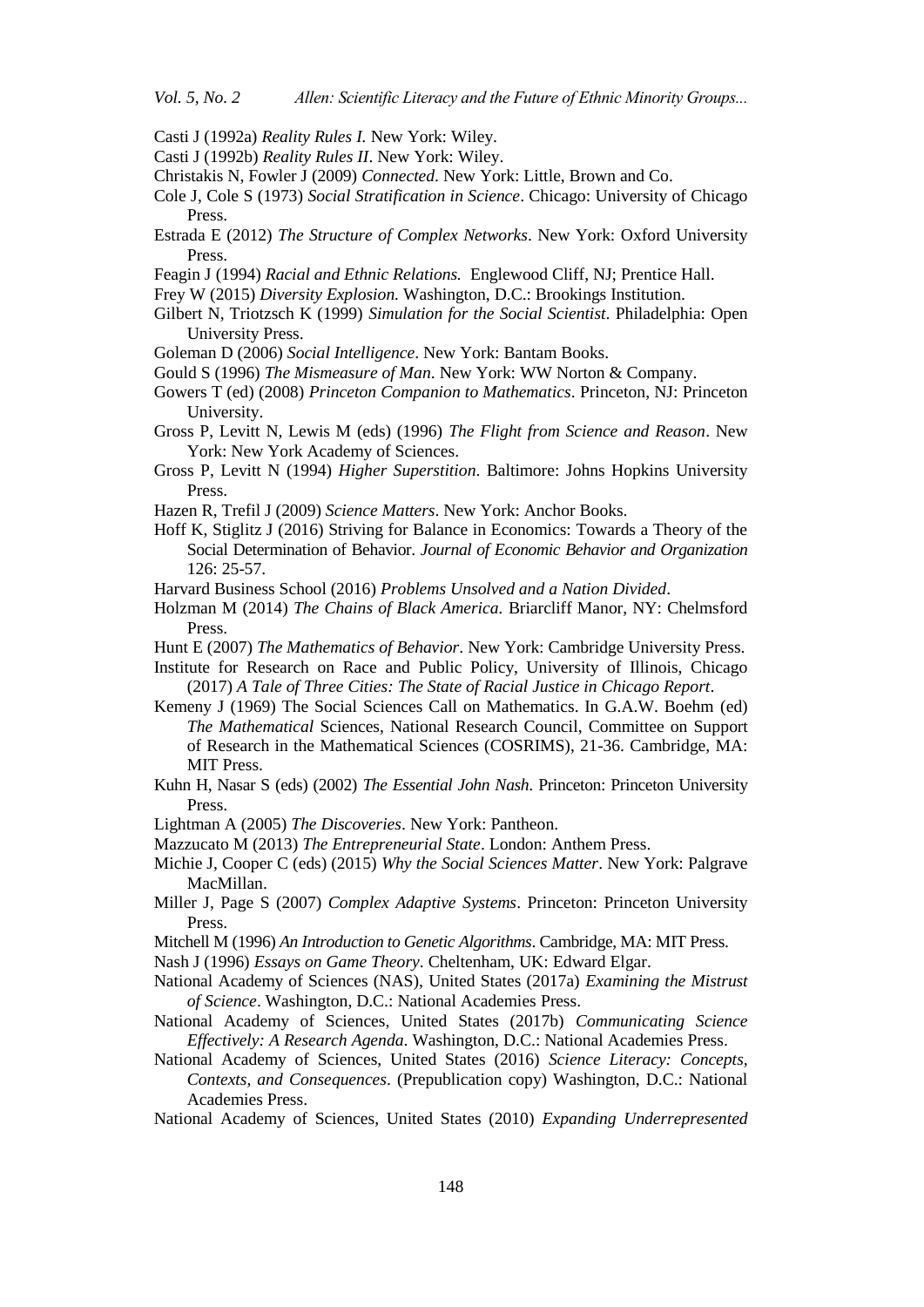*Minority Participation: America's Science and Technology Talent at the Crossroads.* (prepublication copy). Washington, D.C.

National Center for Education Statistics, United States Department of Education (2016) "*Status and Trends in the Education of Racial and Ethnic Groups 2016*." Washington, D.C.: Institute of Education Sciences.

Nielsen M (2012) *Reinventing Discovery*. Princeton: Princeton University Press.

Oquist G, Benner M (2012) *Fostering Breakthrough Research: A Comparative Study*. Stockholm, Sweden: Royal Swedish Academy of Sciences.

Otto S (2016) *The War on Science*. Minneapolis, MN: Milkweed Editions.

- Padgett J, Powell W (2012) *The Emergence of Organizations and Markets*. Princeton: Princeton University Press.
- Page S (2007) *The Difference*. Princeton: Princeton University Press.
- Pattison P (1993) *Algebraic Models for Social Networks*. New York: Cambridge University.
- Pew Research Center (2015a) *The Race Gap in Science Knowledge*. Retrieved from http://pewrsr.ch/1KQBRWW.
- Pew Research Center (2015b) *A Look at What the Public Knows and Does Not Know About Science*.
- Piel G (2001) *The Age of Science*. New York: Basic Books.
- Porter M, Onnela J, Mucha P (2009) Communities in Networks. *Notices of the American Mathematical Society* 56(9):1082-1097.
- Royal Society, United Kingdom (2011) *Knowledge, Networks, and Nations*. London: Royal Society.
- Royal Society, United Kingdom (2010) *The Scientific Century*. London: Royal Society.
- Scearce C (2007) Scientific Literacy. Results from the National Science Foundation *Science and Engineering Indicators 2006*. Released by ProQuest Discovery Guides.
- Shapiro D, Dundar A, Huie F, Wakhungu P, Yuan X, Nathan A, Hwang Y (2017) A National View of Student Attainment by Race and Ethnicity—Fall 2010 Cohort (*Signature Report No. 12b*). Herndon, VA: National Student Clearinghouse Research Center.
- Sharkey P (2013) *Stuck in Place***.** Chicago: University of Chicago.
- Simon H (1996) *The Sciences of the Artificial*. Cambridge, MA: MIT Press.
- Simon H (1995) Organizations and Markets. *Journal of Public Administration Research and Theory* 5(3):273-294.
- Simon H (1957) *Models of Man*. New York: Wiley.
- Sinatra G, Hofer B (2016) Public Understanding of Science: Policy and Educational Implications. *Policy Insights from the Behavioral and Brain Sciences* 3(2) 245- 253.
- Smith E, Gunashekar S, Parks S, Lichten C, Lepetit L, Jones M, Manville C, MacLure C (2017) *Monitoring Open Science Trends in Europe*. Santa Monica, CA: RAND Corporation. Retrieved from http://bit.ly/2inutvb.
- Southern Education Foundation (2013) *A New Majority: Low Income Students in All Public Schools.* Atlanta: Southern Education Foundation.
- Tate W (2004) Brown, Political Economy, and the Science Education of African Americans. *Review of Research in Education* 28(1):147-184.
- Thompson D (2008) *Counterknowledge*. New York: W.W. Norton and Company.
- Trefil J (2008) *Why Science?* New York: Teachers College Press.
- UNESCO (2016) *UNESCO Science Report*: *Towards 2030*. UNESCO Publishing: Paris, France.